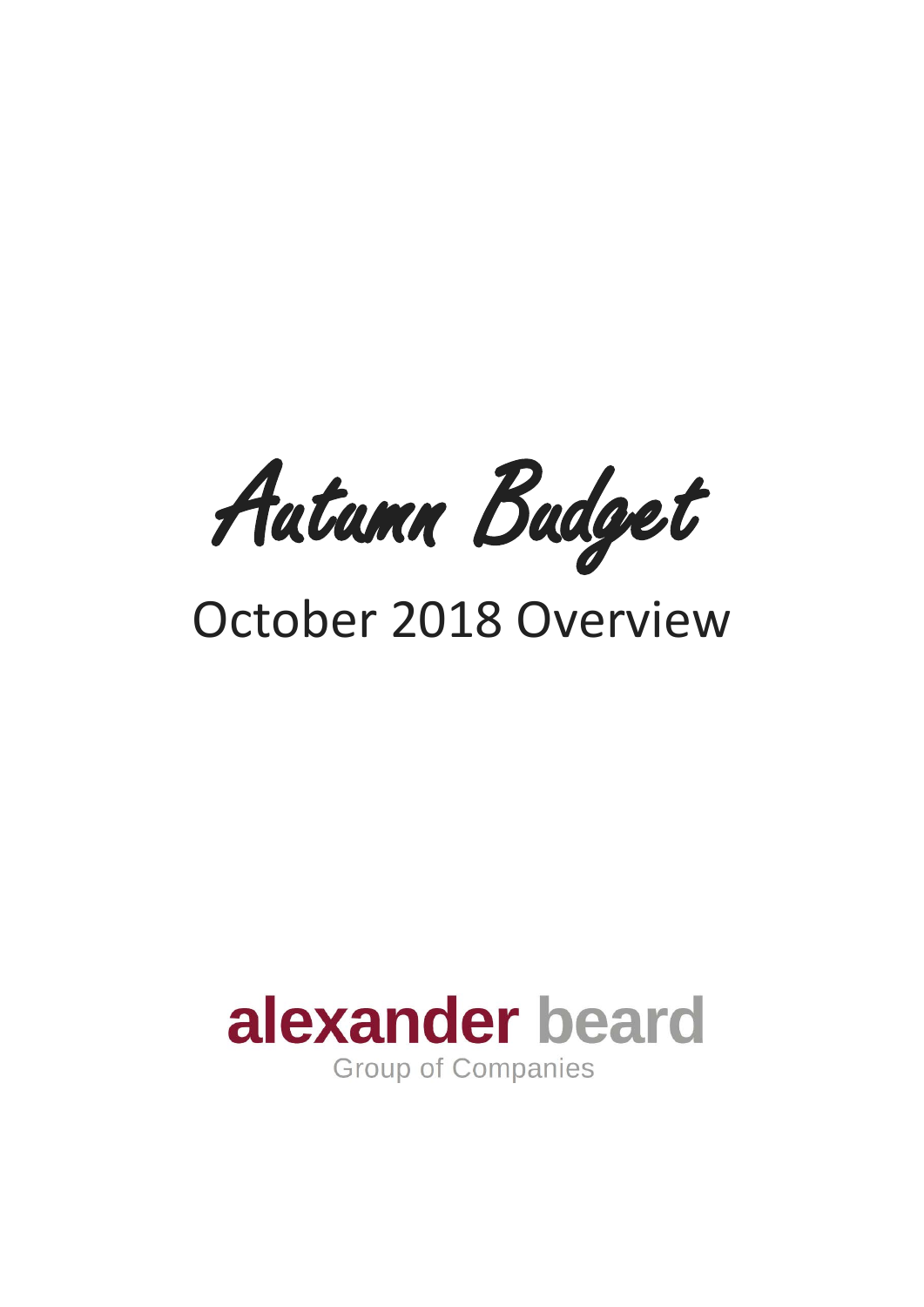

## Introduction

#### **A Budget for "Strivers, Grafters and Carers"**

Budgets, as we all know, take place on Wednesdays. After the excitement of Prime Minister's Questions, the Deputy Speaker calls 'the Chancellor of the Exchequer' and he – so far we have not had a female Chancellor – bounds to his feet, delivering an upbeat message about the nation's finances and pouring scorn on Her Majesty's Opposition in equal measure.

Most people had been expecting this year's Budget to be in November: for a long time, Wednesday 19th or 26<sup>th</sup> looked the likely dates. But the Budget has been brought forward to avoid being enmeshed in the latest rounds of Brexit negotiations in late November. So why not Wednesday, October 31<sup>st?</sup> The newspapers are convinced that Philip Hammond did not want to give their headline writers an open goal by presenting a Budget on Hallowe'en and so Monday it was.

### The Economic and Political Background

When he was Chancellor, George Osborne constantly repeated the mantra that whatever he did as Chancellor, far bigger forces were acting on the UK economy. We can see that all too plainly at the moment with the continuing trade war between the US and China which – with both Donald Trump and Xi Jinping seemingly holding entrenched positions – shows no sign of ending soon.

Closer to home, a stand-off is developing between the EU and the Italian government over Italy's budget. In simple terms, the Italian government want to kickstart the economy – which has barely grown for ten years – with a programme of public spending. The EU has vetoed the plan and, with some of the Italian banks still in a parlous state, any further deterioration in the situation could have 'ripple' effects across the continent.

At home, the news for the UK economy has been reasonably good over the last three months. True, the retail sector is shrouded in almost daily gloom, but unemployment continues to fall. Inflation, as measured by CPI, has just come down to 2.4% and recent figures showed UK wages increasing at their fastest rate in a decade, meaning that people may finally feel better off in real terms.

And, of course, this will be the last Budget before the UK is due to leave the European Union on March 29th next year, although no deal with the EU has yet been reached. The Treasury has been at pains to stress that all spending commitments contained in the Budget are 'already funded' irrespective of whether the UK leaves the EU with or without a deal – although the Chancellor had previously warned that leaving without a deal may mean another Budget. Just when you thought he'd finally sorted out his Spring Statements and his Autumn Budgets…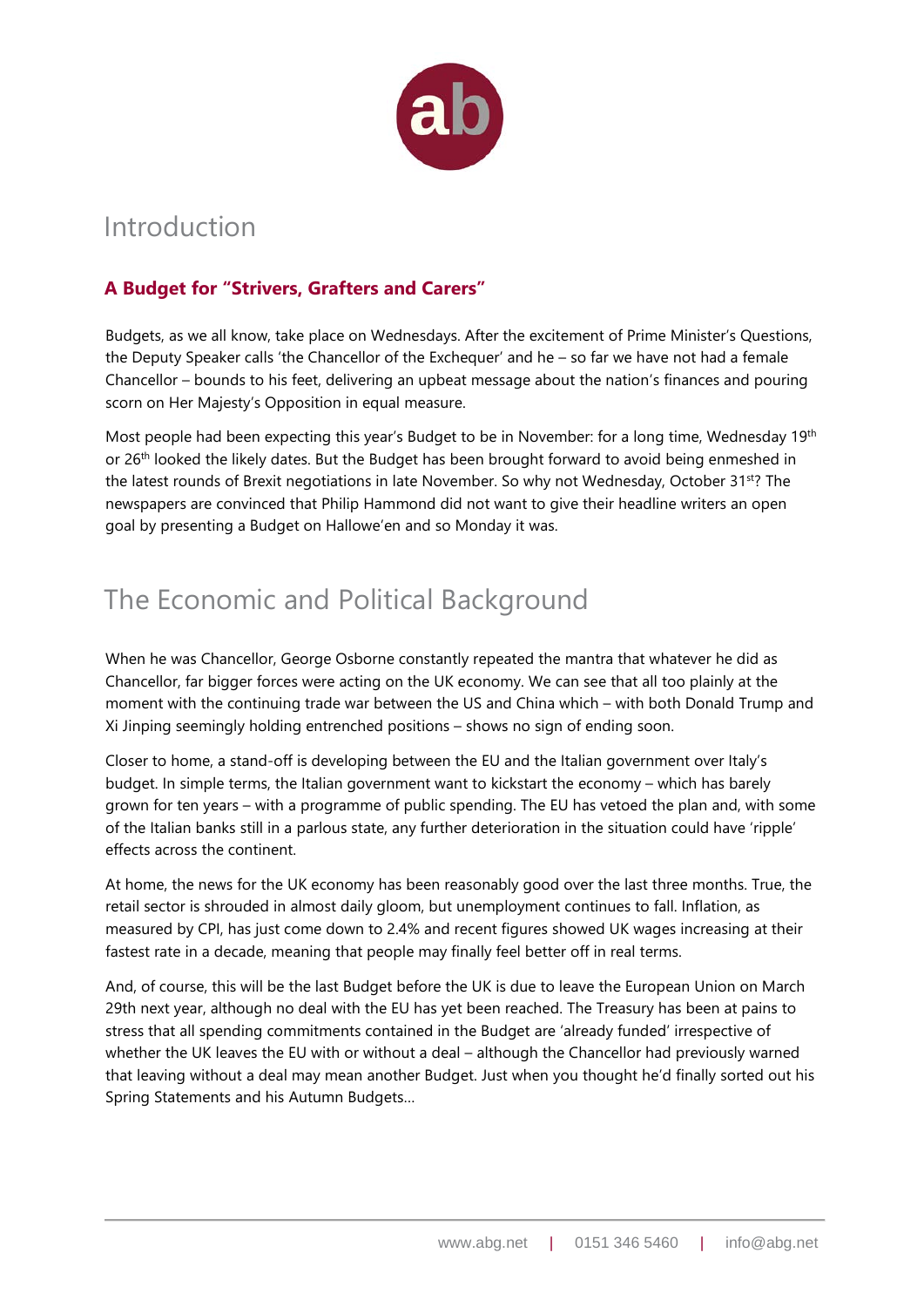

### The Speech

Normally, the Budget speech starts at around 12:30 – but given that the speech was on a Monday, consideration obviously had to be given to MPs making the journey back to Westminster from their constituencies.

The Chancellor therefore got to his feet at 3:33pm and immediately ticked the "hard working families" box. If he said "the hard work of the British people" once in his speech, he said it a dozen times. He was determined to repay the trust of the British people and deliver a Budget for "strivers, grafters and carers."

He was also quick to assert that "austerity was coming to an end" – in truth, Theresa May's speech at the Conservative Conference had given him little alternative.

Hammond commented on eight straight years of growth in the economy and that 3.3m more people were now in jobs since the Conservatives had come to office. There was the ritual taunting of the Opposition and – delivering his last Budget before Brexit - the Chancellor seemed to be relishing the 'dividend' it would give him.

He was confident of a successful deal being reached with the EU but was nevertheless preparing for "every eventuality" with an extra £500m going into Brexit preparations, whilst retaining what he termed "fire power", should the economy need it post-March next year. He also made clear that, if necessary, next year's Spring Statement could become a "full fiscal event." Or in simple terms, 'no deal might mean another Budget.'

The preliminary skirmishes over, he launched into what you suspect is his favourite part of the speech: the numbers.

#### **The Numbers and the Forecasts**

The 'numbers' come from the forecasts of the Office for Budget Responsibility (OBR) and the figures and forecasts were all, in the main, better than those the Chancellor had forecast in the Spring of this year. Inflation is forecast to average 2% next year which means that most people should see real growth in their wages.

There was also a prediction of 800,000 more jobs to be created in the economy over the next five years (as a comparator to that figure, the UK economy added 338,000 full time jobs last year) and the OBR forecasting real wage growth in each of the next five years.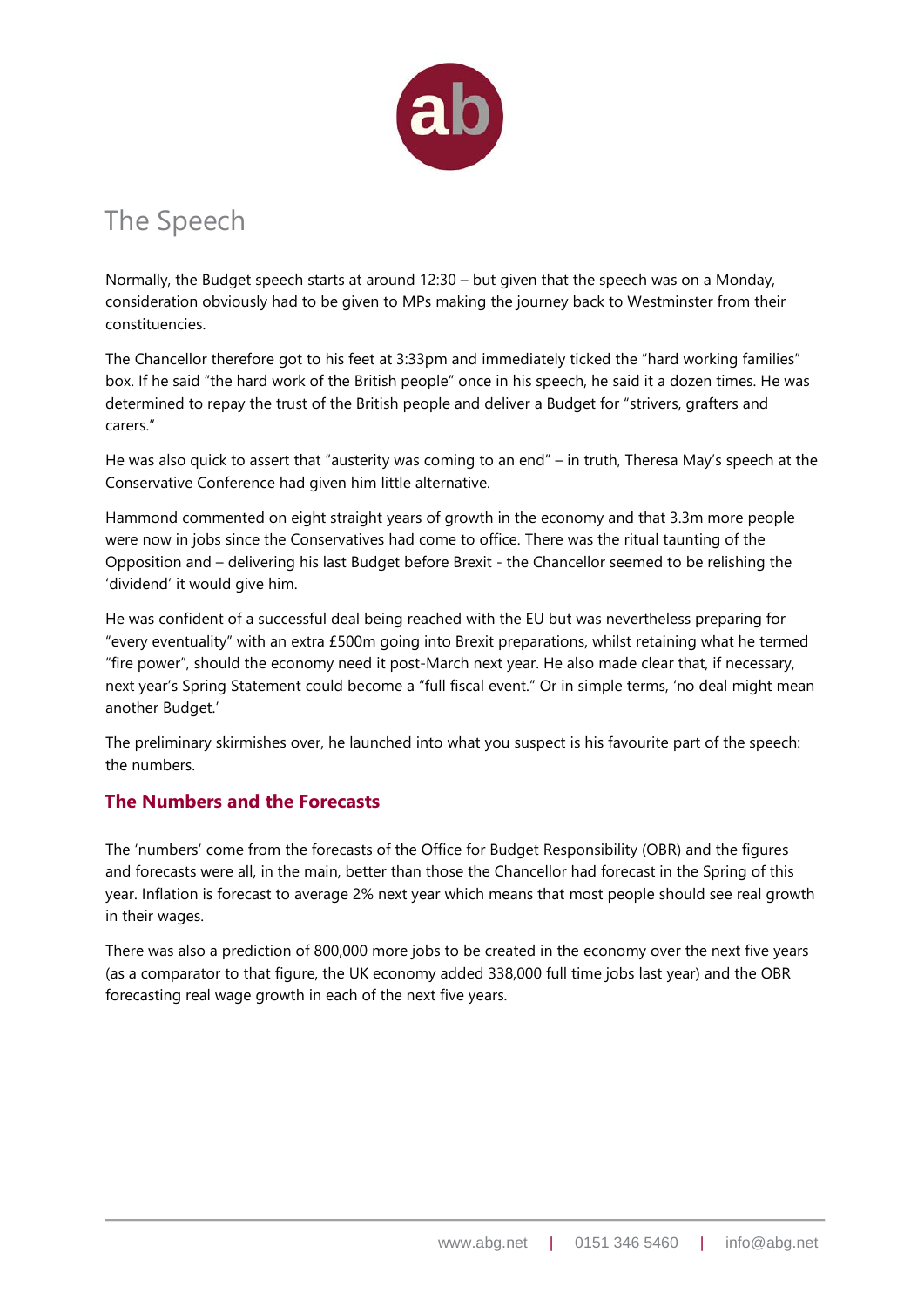

Growth for next year was forecast to be 1.6% (compared to the 1.3% forecast in the Spring) followed by two years at 1.4% then 1.5% in 2022 and 1.6% in 2023. Given that the OBR has been 0.3% out over the course of the last six months, you have to take those figures with a pinch of salt and – as we commented above – events in the wider world have the potential to play havoc with the predictions.

For now though, the Chancellor is optimistic, with debt and borrowing both forecast to fall steadily. Debt will fall to just under 1.4% as a percentage of Gross Domestic Product next year, and then to 0.8% of GDP by 2023-24. Government borrowing was forecast to fall to £31.8bn in 2019/20, to £26.7bn in 20/21 and then to £23.8bn in 21/22. These reductions would, Hammond said, allow him to spend significant sums on public services, as "sound finances are not an end in themselves."

# The Money for Public Services

The Chancellor devoted a good deal of his speech to detailing the money that was now available for the public services which would, he said, see public investment growing to its highest sustained level for 40 years. The measures included:

- A commitment to spend £84bn on the NHS over the next five years. The NHS, said the Chancellor, remained "the number one priority for the British people."
- There would be additional money for the local government's social care budgets: £650m in grant funding plus £45m for care of the disabled and £84m for children in social care.
- In what was seen as a big win for Defence Secretary Gavin Williamson, an extra £1bn was allocated to the armed forces to help with 'immediate pressure' – especially in cyber security and anti-submarine capabilities.
- There was no new money for the police force that buck was passed to the Home Secretary's upcoming review of police funding – although an extra £160m was allocated to counterterrorism policing over the next two years.
- The Chancellor also announced that having "far less borrowing than expected" would allow the Treasury to make a donation of £10m to the Armed Forces Covenant Fund Trust to help veterans with mental health needs. There would also be a fund of £1.7m for educational programmes regarding the liberation of Belsen, as the 75<sup>th</sup> anniversary of the end of the Second World War approaches.
- He also announced an additional £400m for schools amounting to £10,000 per primary school and £50,000 per secondary school – to allow the schools to buy the "little extras" that the normal school budget did not stretch to.
- And finally as had been widely trailed he came to potholes, with the decision to give £420m to local councils to tackle the growing number of potholes on local roads, which is on top of an existing fund of £300m.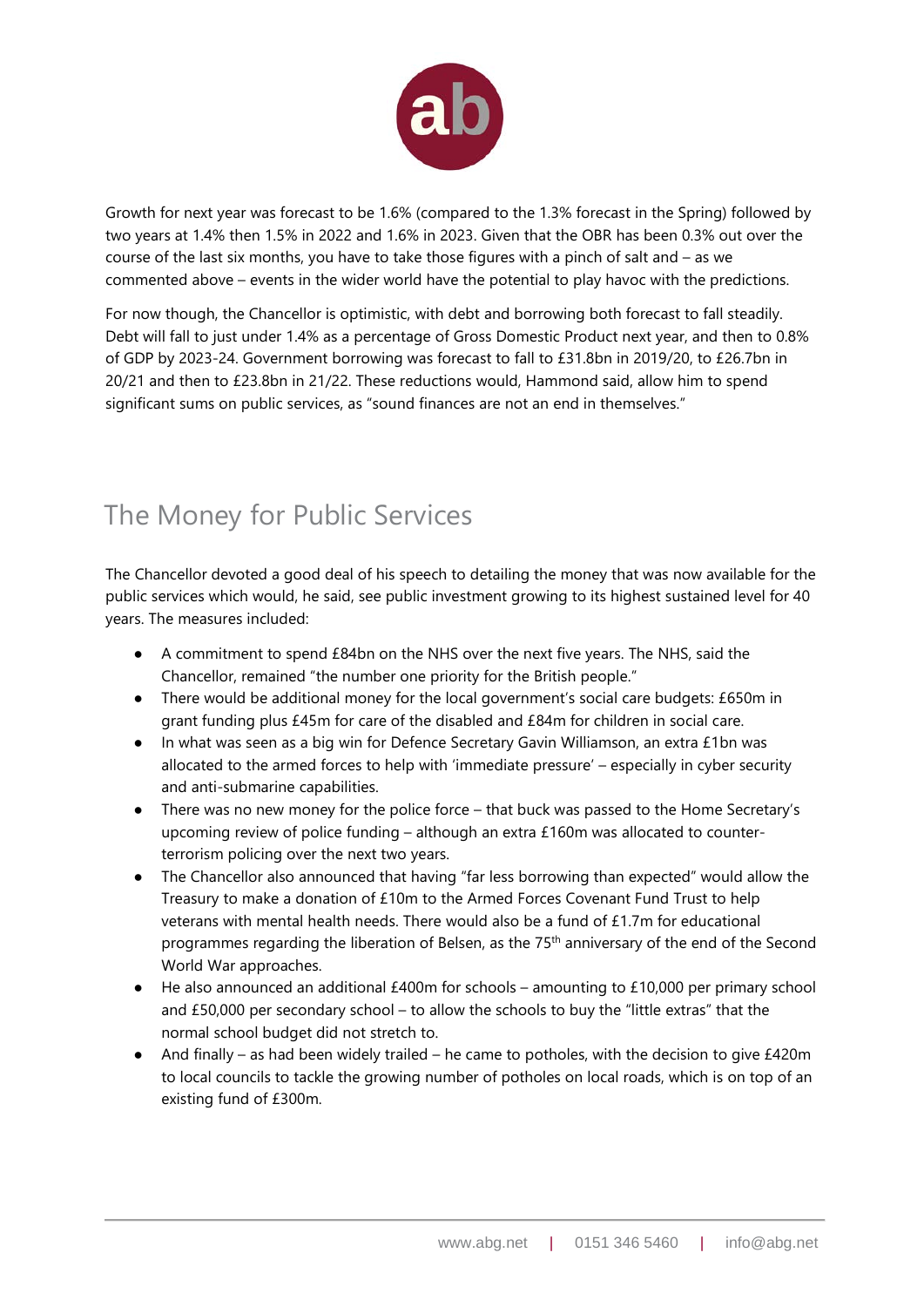

# Personal Taxation and Allowances

| What    | The personal allowance will rise to £12,500 per year (up from the current<br>£11,850) and higher rate tax will now start at £50,000 per year (up from<br>the current £46,350).                                                                                                                                                                                                                                                                                                                                                                                                                                                                                       |
|---------|----------------------------------------------------------------------------------------------------------------------------------------------------------------------------------------------------------------------------------------------------------------------------------------------------------------------------------------------------------------------------------------------------------------------------------------------------------------------------------------------------------------------------------------------------------------------------------------------------------------------------------------------------------------------|
| When    | From April 2019                                                                                                                                                                                                                                                                                                                                                                                                                                                                                                                                                                                                                                                      |
| Comment | The Chancellor made reference quite early in his speech to the fact that<br>"every Chancellor likes to have a rabbit or two in his hat" and, as he<br>reached the very end of his Budget, this appeared to be one of his.<br>A commitment in the Conservative's manifesto was that these allowances<br>would come in by April 2020. The changes – which will benefit 32m<br>people according to the Chancellor – will now be introduced a year early.<br>This allowed the Chancellor to repeat his opening remarks that "the hard<br>work of the British people" through the austerity years was paying off<br>and that he was putting "hard cash in their pockets." |

| What    | Tightening the rules on Entrepreneurs' Relief.                                                                                                                                                                                                                            |
|---------|---------------------------------------------------------------------------------------------------------------------------------------------------------------------------------------------------------------------------------------------------------------------------|
| When    | From April 2019                                                                                                                                                                                                                                                           |
| Comment | There had been suggestions that the Chancellor would scrap the<br>Entrepreneurs' Relief but, with the Chancellor wanting the UK to be a<br>leading player in global technology, he has instead decided to extend the<br>qualification period from 12 months to two years. |

# Pensions and Savings

| What    | Lifetime allowance for pensions.                                      |
|---------|-----------------------------------------------------------------------|
| When    | From April 2019                                                       |
| Comment | Whilst the Chancellor's speech was thin on the ground when it came to |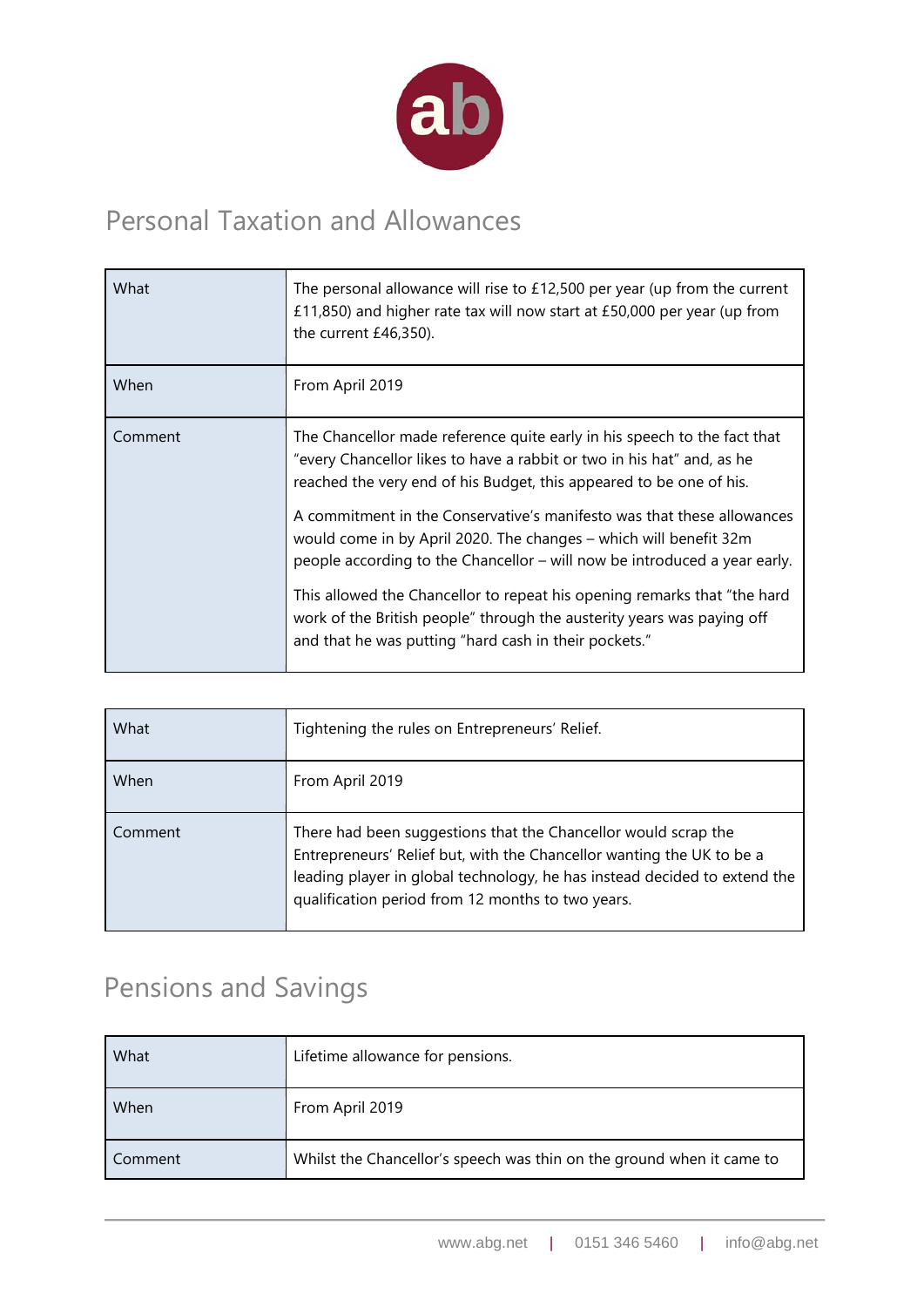

pensions, there were some small nuggets within the full Budget publication.

The lifetime allowance for pensions benefitted from a rise, if only a minor one. The allowance will increase in line with CPI in April 2019 to the new amount of £1,055,000, from the current £1,030,000.

| What    | Pensions for the self-employed.                                                                                                                                                                                                                                                                                                                                                                                                                                                                             |
|---------|-------------------------------------------------------------------------------------------------------------------------------------------------------------------------------------------------------------------------------------------------------------------------------------------------------------------------------------------------------------------------------------------------------------------------------------------------------------------------------------------------------------|
| When    | Paper to be published in Winter 2018                                                                                                                                                                                                                                                                                                                                                                                                                                                                        |
| Comment | This is a case of a review, following a review, which will, we assume,<br>eventually lead to new policy.<br>The Budget publication announces that, later this year, we will see the<br>results of the Department for Work and Pensions paper on 'increasing<br>pension participation and savings persistency among the self-employed'.<br>This follows the 2017 review into automatic enrolment and how the self-<br>employed could be encouraged to further consider their arrangements<br>for retirement. |

| What    | The Pensions Dashboard.                                                                                                                                                                                 |
|---------|---------------------------------------------------------------------------------------------------------------------------------------------------------------------------------------------------------|
| When    | Extra funding in 2019-2020                                                                                                                                                                              |
| Comment | The forthcoming Pensions Dashboard promises a vision by the<br>government to allow all of us to view all our pension savings in one<br>place, including both personal and state pensions.               |
|         | The dashboard again features in the Budget, with a further £5m available<br>during the next tax year to find out 'how an industry-led approach could<br>harness innovation while protecting consumers'. |
|         | With that being the sole announcement regarding the dashboard,<br>however, it feels as though the final product could still be some way from<br>making it onto our computer screens.                    |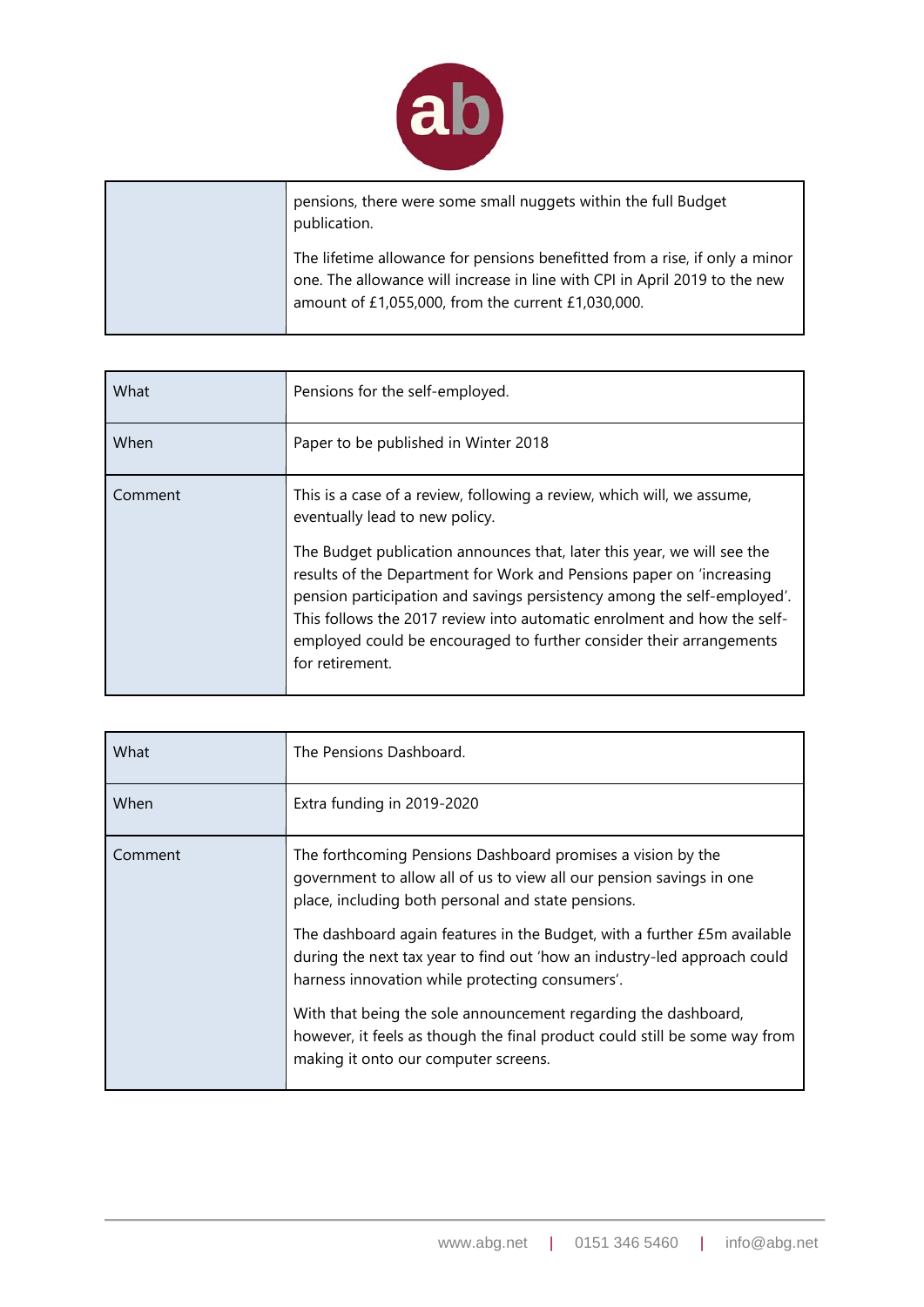

| What    | ISA and Junior ISA limits.                                                                                                                                |
|---------|-----------------------------------------------------------------------------------------------------------------------------------------------------------|
| When    | From April 2019                                                                                                                                           |
| Comment | The adult ISA allowance for 2019/20 was frozen at £20,000 but the<br>Chancellor opted to increase the Junior ISA allowance in line with CPI to<br>£4,368. |

| What    | Rates on National Savings & Investments' index-linked savings<br>certificates.                                                                                                                                                                                                                                                                                                                                                                                                  |
|---------|---------------------------------------------------------------------------------------------------------------------------------------------------------------------------------------------------------------------------------------------------------------------------------------------------------------------------------------------------------------------------------------------------------------------------------------------------------------------------------|
| When    | From May 2019                                                                                                                                                                                                                                                                                                                                                                                                                                                                   |
| Comment | NS&I's index-linked savings continue to be popular, with just over<br>500,000 customers investing £19.9 billion in the certificates. In line with<br>successive government's policies, savers will see their interest linked to<br>the CPI, instead of the usually higher RPI figure, for certificates entering a<br>new term from May 2019. The move is designed by the government to<br>'reduce its inflation exposure'. CPI currently stands at 2.4% and RPI at<br>$3.3\%$ . |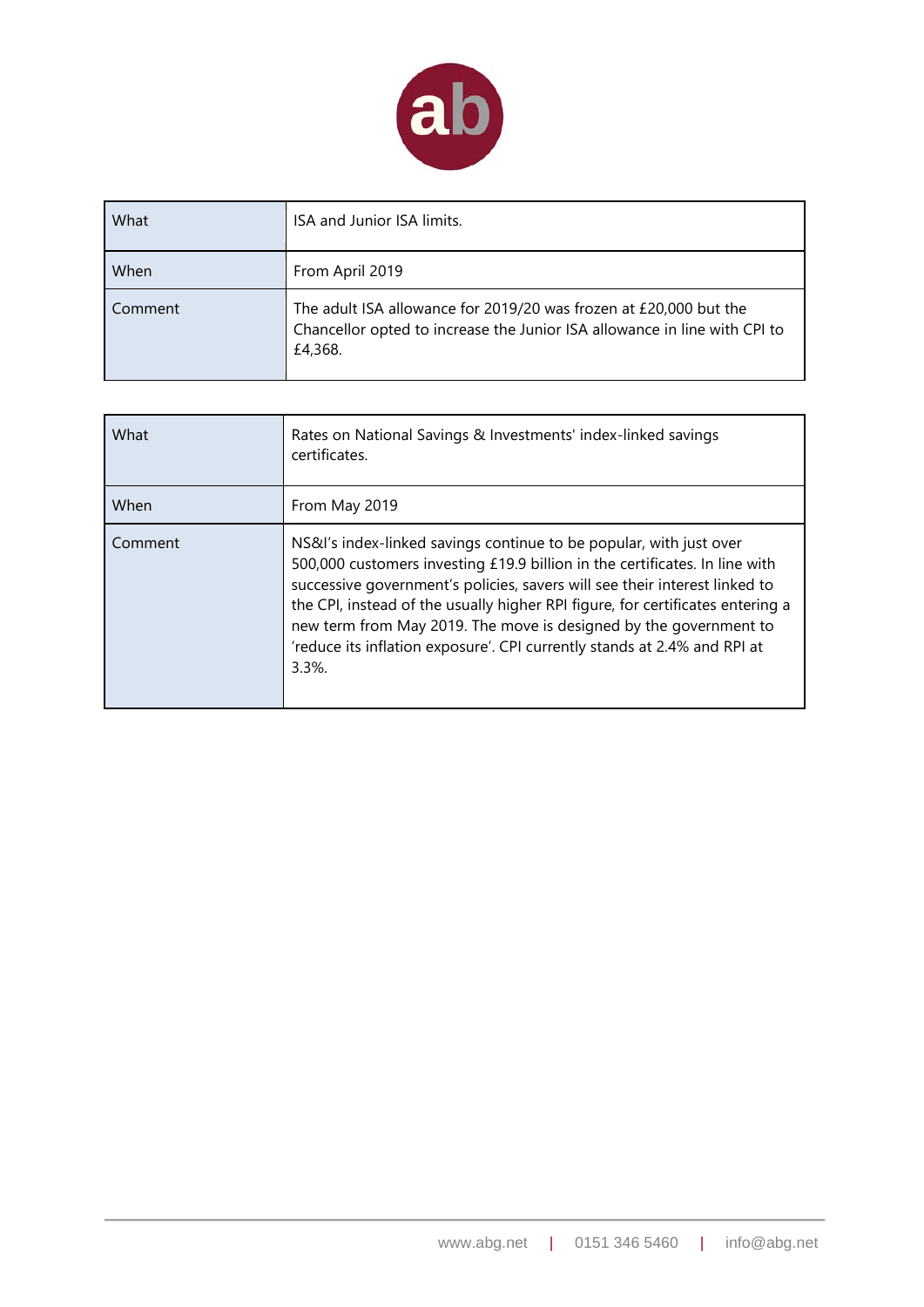

# Business Investment and Business Taxation

| What    | A new digital services tax.                                                                                                                                                                                                                                                                                                                        |
|---------|----------------------------------------------------------------------------------------------------------------------------------------------------------------------------------------------------------------------------------------------------------------------------------------------------------------------------------------------------|
| When    | From April 2020                                                                                                                                                                                                                                                                                                                                    |
| Comment | Philip Hammond has spoken of creating 'a level playing field' between<br>the high street and online retailers in previous Budgets and speeches and<br>there were early rumours that he would impose a 'digital services tax' on<br>companies like Amazon and Facebook.                                                                             |
|         | The Chancellor stated that the UK was working towards a global<br>agreement to make sure that such companies pay their fair share of tax,<br>but that progress was "painfully slow." He therefore announced that the<br>UK would "go it alone," introducing a digital services tax levied on<br>companies with more than £500m in global revenues. |
|         | It was not, he again stressed, "an online sales tax" and he expected the<br>tax to generate £400m per year.                                                                                                                                                                                                                                        |

| What    | A reduction in business rates.                                                                                                                                                                                                                                                                                                                                                                                                          |
|---------|-----------------------------------------------------------------------------------------------------------------------------------------------------------------------------------------------------------------------------------------------------------------------------------------------------------------------------------------------------------------------------------------------------------------------------------------|
| When    | From April 2019, for two years                                                                                                                                                                                                                                                                                                                                                                                                          |
| Comment | The Chancellor appears to have opted for a package of reliefs to the high<br>street, with a £1.5bn boost going to small retail businesses $-$ those with a<br>rateable value of less than £51,000.<br>Part of this pot will go to a "Future High Streets Fund" for councils to<br>plan for transforming town centres. The headline though is that there is<br>around £900m of savings in business rates relief for nearly 500,000 small |
|         | businesses, with the Chancellor cutting business rates by a third for the<br>next two years.<br>The move would, the Chancellor said, see annual savings of up to £8,000<br>for 90% of small businesses. In widely-trailed examples, a pub in Sheffield                                                                                                                                                                                  |
|         | with a rateable value of £37,750 will save £6,178 in business rates next<br>year: a newsagent in Birmingham with a rateable value of £14,250 will<br>save £1,749.                                                                                                                                                                                                                                                                       |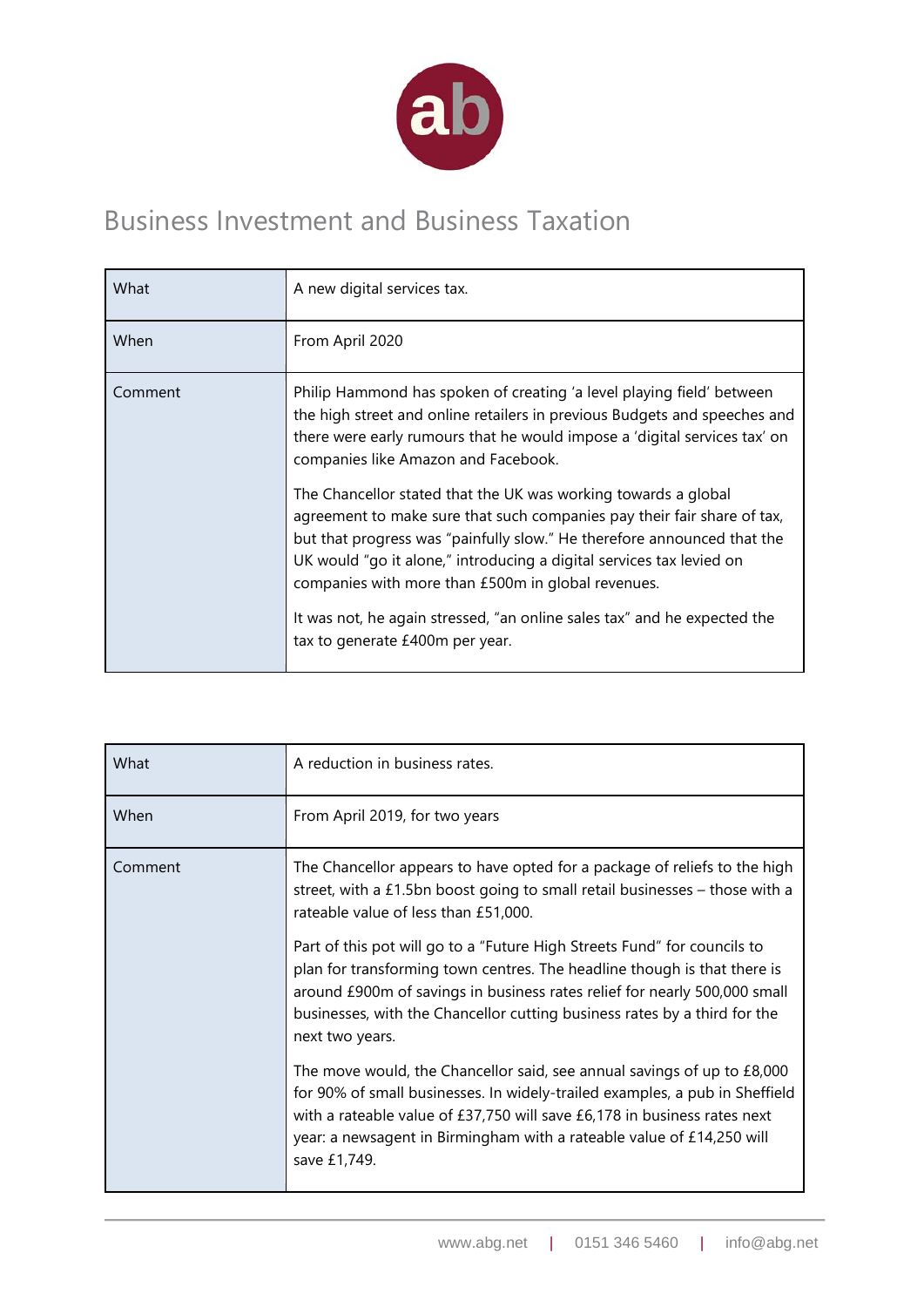

There were some fairly immediate questions about whether this was the measure the high street had asked for. Clearly, shops like Boots, Debenhams, M&S and WH Smiths are under huge pressure at the moment: but they have larger premises and appear unlikely to benefit from these changes.

| What    | Off payroll working in the private sector (IR35).                                                                                                                                                                                                                                                                                                                                                                                                                       |
|---------|-------------------------------------------------------------------------------------------------------------------------------------------------------------------------------------------------------------------------------------------------------------------------------------------------------------------------------------------------------------------------------------------------------------------------------------------------------------------------|
| When    | From April 2020                                                                                                                                                                                                                                                                                                                                                                                                                                                         |
| Comment | Again, the move to "clamp down on the fake self-employed" and bring<br>the private sector in line with the public sector had been widely trailed,<br>with the Chancellor declaring that there was "widespread abuse in the<br>private sector." But any potential change was delayed until April 2020<br>and it would then, in any case, only apply to "large and medium sized<br>companies."<br>This change places responsibility for operating the off-payroll working |
|         | rules on the organisation rather than the individual contractor.                                                                                                                                                                                                                                                                                                                                                                                                        |

| What    | Annual Investment Allowance (AIA) increased to £1 million.                                                                                                                                  |
|---------|---------------------------------------------------------------------------------------------------------------------------------------------------------------------------------------------|
| When    | For investments between 1st January 2019 and 31st December 2020.                                                                                                                            |
| Comment | The AIA currently stands at £200,000: an increase is welcome news for<br>businesses. It's assumed that this aims to stimulate business investment<br>during a period of Brexit uncertainty. |

| What    | Introduction of a new structures and buildings allowance.                                                                                                                                                                                                                                  |
|---------|--------------------------------------------------------------------------------------------------------------------------------------------------------------------------------------------------------------------------------------------------------------------------------------------|
| When    | Immediately                                                                                                                                                                                                                                                                                |
| Comment | Any contracts entered into for construction on non-residential structures<br>and buildings will be eligible for a 2% capital allowance. This move comes<br>into play immediately and so will apply to any project where all the<br>contracts for work began on or after 29th October 2018. |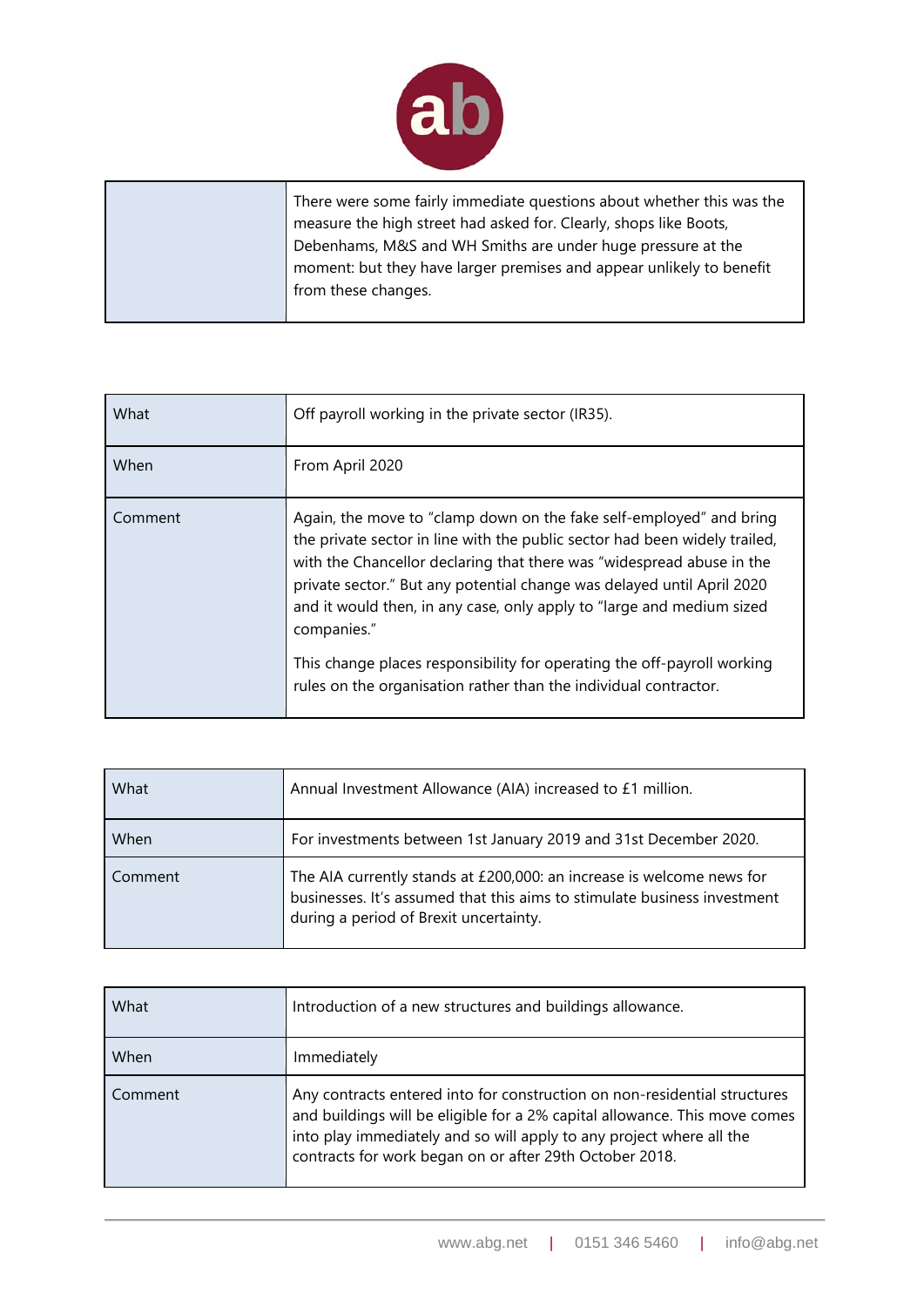

| What    | Capital allowances special rate reduction.                                                                                                                             |
|---------|------------------------------------------------------------------------------------------------------------------------------------------------------------------------|
| When    | From April 2019                                                                                                                                                        |
| Comment | The capital allowances special rate for qualifying plant and machinery<br>assets will be reduced from 8% to 6% to more closely match average<br>accounts depreciation. |

#### **Tax Avoidance and Evasion**

The Chancellor declared that since 2010, measures against tax avoidance and evasion had secured £185bn in "money that would otherwise have been lost." He then quietly slipped in that HMRC would now become a preferential creditor in company insolvencies. The proof of this pudding will be in the eating, but could this be a move which sees the Revenue more willing to push companies into liquidation?

#### **Investment in the Economy**

As George Osborne had done so often in his speeches, Philip Hammond sought to 'solve the productivity challenge' – why the UK's productivity lags so far behind that of other leading industrialised nations. He announced £1.6bn of new investment in the government's industrial strategy and £150m for fellowships to attract the "brightest and best" to the UK. He also said that over the next five years, public investment would rise by 30% as the Government invested in the UK's "roads, railways, research and digital infrastructure."

"The engine of growth is enterprise," said the Chancellor, as the UK looked to build the 'high wage, high skill' economy of the future. Not for the first time, a Chancellor announced that "Britain is open for business" – specifically that e-passport gates would now be open to visitors from the USA, Canada and Australia, described on the BBC as 'an interesting gesture to post-Brexit Britain.'

There would be £200m extra funding for the British Business Bank (to replace access to the European Investment Fund, should it be needed, post-Brexit) and more money for benefits claimants who wanted to start their own business.

#### **No Future PFI and PF2 Schemes**

He gave a commitment that – despite its enormous cost – the government would honour existing commitments to Private Finance Initiatives (PFI) and PF2 schemes but firmly committed to no further schemes. Instead, he said, the government would establish a 'centre of excellence' for managing such contracts, starting with the NHS.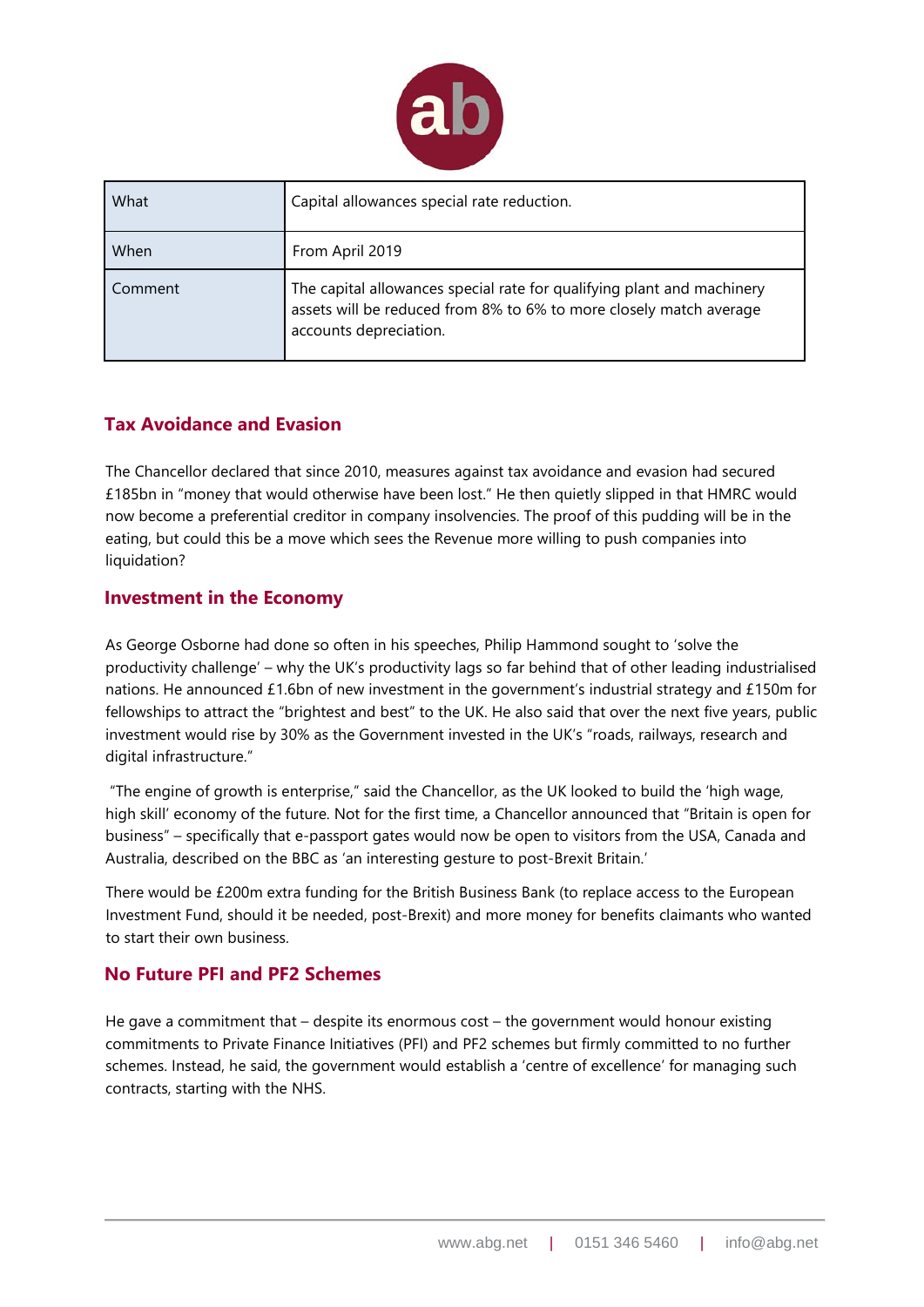

#### **"Our Future VAT Regime"**

The veiled threat to reduce the VAT threshold remained, with the Chancellor saying that the Treasury "continued to work on it." He did, however, give a commitment that the threshold would stay at its current level of £85,000 for the next two years.

### Other Measures

| What    | An increase in the National Living Wage (NLW) from £7.83 per hour to<br>£8.21.                                                                                                               |
|---------|----------------------------------------------------------------------------------------------------------------------------------------------------------------------------------------------|
| When    | From April 2019                                                                                                                                                                              |
| Comment | This is an increase well above the rate of inflation. Clearly it will be<br>warmly welcomed by those on the NLW (as there will be proportionate<br>increases for younger employees as well). |

#### **Green Measures**

Would we get a coffee cup tax? No, we wouldn't. Clearly the Chancellor could see the 'Scrooge Hammond taxes your cappuccino' headlines all too clearly. Instead there would be up to £10m available to help clear up abandoned waste sites and a proposed new tax, subject to consultation, on the manufacture and import of plastic which is less than 30% recyclable.

#### **Money for Cities**

There were large amounts of money doled out to Scotland, Wales and Northern Ireland. Then again, given the pivotal position of the DUP, an extra £320m to Northern Ireland was hardly surprising. There was also a promise of an extra £950m for the Scottish Government by 2020/21 and £550m for the Welsh Government. There was an increase in the Transforming Cities Fund to £2.4bn, with additional money for the Universities Enterprise Fund, the Digital Catapult Schemes in the North East, South East and Northern Ireland and the Medicines Discovery Catapult in Cheshire.

There was also money to help the self-employed in Manchester and a new economic area in South Tees. In contrast, a mere £12m was offered to the UK fishing industry for investment in technology and safety.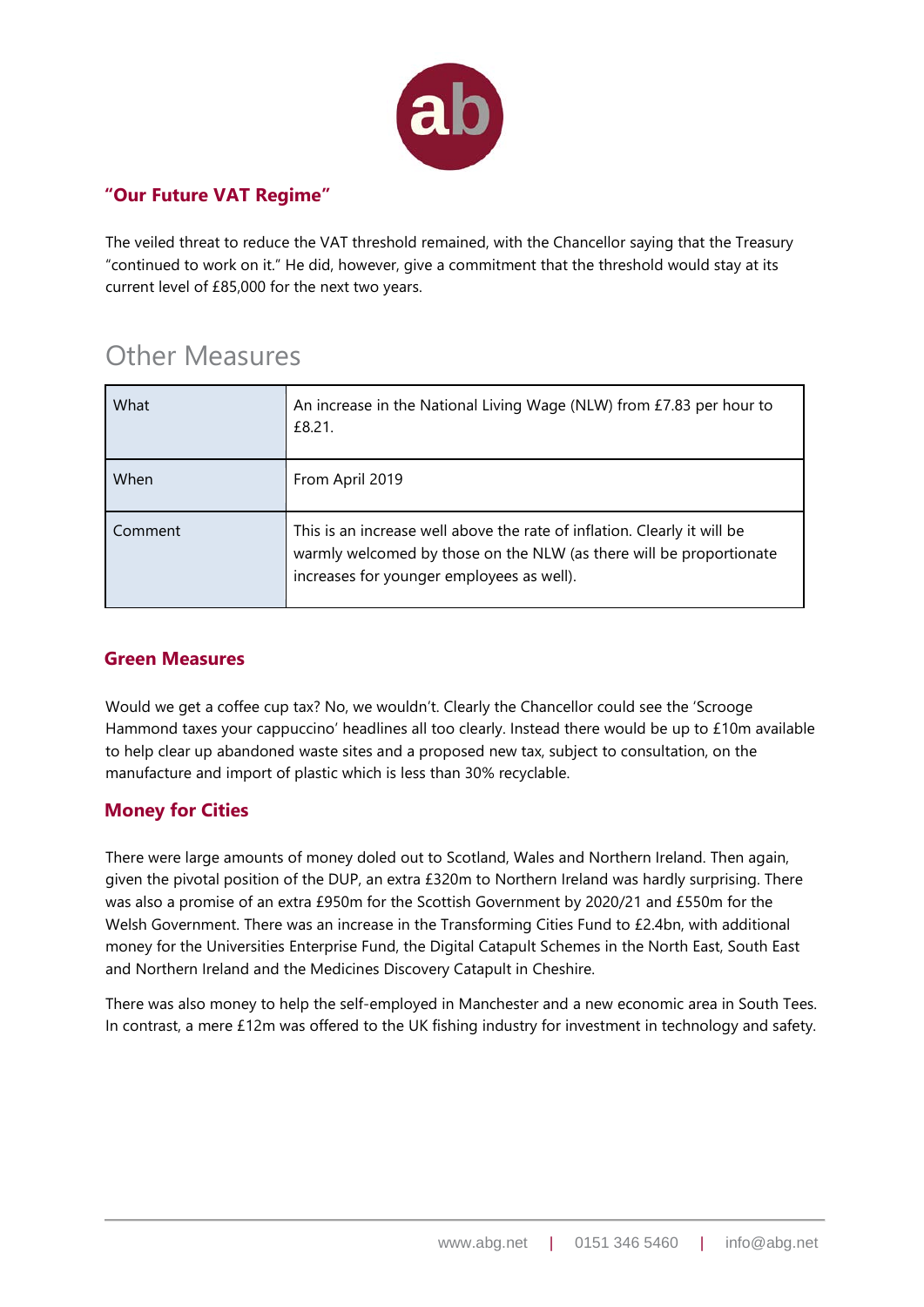

#### **Duties**

Theresa May declared at the Conservative conference that fuel duty would be frozen for a ninth consecutive year and thus it was written in the Chancellor's speech. Also frozen were the duties on beer, cider and spirits, with the tobacco duty increasing by the customary 2% above inflation.

Air Passenger Duty will increase in line with inflation from April 2020, although there will be no increase for short haul flights.

#### **Universal Credit**

This has been much in the news of late with complaints of delayed payments pushing recipients into poverty and to using food banks. Having already committed £3.5bn to the implementation of the scheme, the Chancellor announced a further £1bn over the next five years. He also raised the Universal Credit work allowances by £1,000 per year from April next year.

#### **The Housing Market**

Last year, the Chancellor removed stamp duty for first time buyers on purchases up to £300,000 and he now went further, abolishing stamp duty for all first time buyers on shared-ownership homes up to £500,000.

In total, he said that 121,500 first time buyers had benefited from the removal of stamp duty. There would also be a further £500m for the Housing Infrastructure Fund which would see a further 650,000 new homes built.

As expected, the 'rent a room' relief now only applies where tenants and owners are living in the same house. From April 2020, Lettings Relief will be limited to properties where the owner is in shared occupancy with the tenant, and the final period exemption will reduce from 18 months to 9 months.